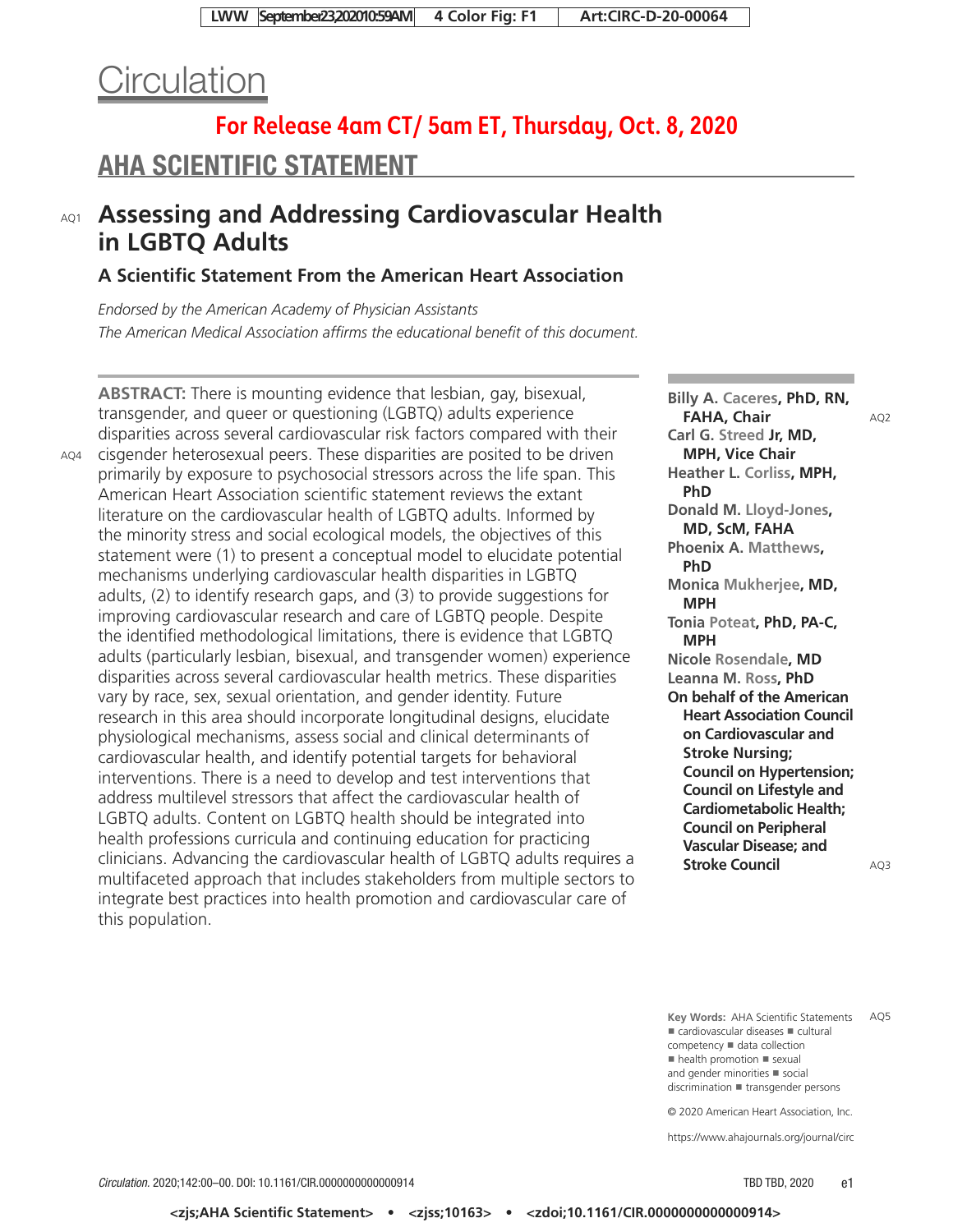**CLINICAL STATEMENTS AND GUIDELINES** CLINICAL STATEMENTS<br>AND GUIDELINES

T1

 $AO7$ 

AQ8

The ≈11 million lesbian, gay, bisexual, transgender,<br>
and queer or questioning (LGBTQ) adults in the<br>
United States remain a marginalized group with<br>
significant boath disposities compared with their botates and queer or questioning (LGBTQ) adults in the significant health disparities compared with their heterosexual and cisgender (individuals with a gender identity that matches their sex assigned at birth) counterparts (see Table 1 for glossary of terms). $1$  As described in the 2011 National Academy of Medicine report on LGBTQ health, LGBTQ adults face psychosocial stressors (eg, discrimination and bias-motivated violence) that negatively affect their health and well-being.<sup>2</sup> Recognizing the need for increased research on LGBTQ populations, the National Institutes of Health established the Sexual & Gender Minority Research Office in 2015 and desig-

nated LGBTQ people as a health disparity population in 2016. Despite growing attention to LGBTQ health in the past decade, knowledge gaps remain about the health disparities that affect this population.

Cardiovascular disease (CVD) remains the leading cause of morbidity and mortality worldwide. Despite declining rates of CVD mortality in the United States, significant disparities (eg, sex, race, and income) persist. $3$  There is growing evidence that LGBTQ adults experience worse cardiovascular health (CVH) relative to their cisgender heterosexual peers.4,5 However, CVH has received limited attention relative to other health topics (eg, HIV/AIDS and substance use) in this population. Only 4.0% of all National Institutes of Health–funded studies on LGBTQ health between 1989 and 2011 focused on CVD or CVD risk factors (eg, diet, diabetes, and obesity).<sup>6</sup> Therefore, in 2011, the National Academy of Medicine recommended increased research on CVD in LGBTQ adults.2

The inclusion of sexual orientation and gender identity (SOGI) measures in population-based surveys has provided nationally representative data on the CVH of LGBTQ adults in the United States. Analyses of population-based data have found a higher prevalence of CVD risk factors among sexual minority (eg, gay, lesbian, bisexual, and other nonheterosexual) adults compared with their heterosexual counterparts (eg, tobacco use, $7^{-10}$  elevated body mass index [BMI], $4$  and diabetes<sup>8,11</sup>). Analyses of BRFSS (Behavioral Risk Factor Surveillance System) data, the only national health survey that assesses gender identity, have documented a higher prevalence of self-reported tobacco use<sup>10</sup> and CVD diagnoses<sup>12</sup> in gender minority (ie, transgender and gender-diverse populations) adults relative to cisgender people. Although LGBTQ people are often grouped together, subgroups within this population have distinct health risks and exposures; multiple studies have identified variations in CVD risk by sex assigned at birth, gender identity, sexual orientation, and race.<sup>12–15</sup>

To improve the CVH of LGBTQ adults, a greater understanding of existing evidence is needed. The objective of this scientific statement was to examine research on the CVH of LGBTQ adults to develop a conceptual model that elucidates potential mechanisms underlying CVH disparities in LGBTQ adults, to identify research gaps, and to provide suggestions for improving CVH research and care of LGBTQ people. The American Heart Association's My Life Check–Life's Simple 7 was used to organize findings for tobacco use, physical activity, diet, BMI, blood pressure, glycemic status, and lipids.<sup>16</sup>

#### **CONCEPTUAL MODEL**

Our review of the literature was guided by the conceptual model (Figure) that describes potential mechanisms F1by which LGBTQ adults experience poor CVH. This conceptual model was informed by existing frameworks used to study LGBTQ health (ie, the minority stress<sup>17,18</sup>) and social ecological models)<sup>19</sup> and is intended to guide CVH research with LGBTQ adults. Exposure to stress is posited as the main driver of LGBTQ health disparities.17,18 The predominant theory to explain LGBTQ health disparities is the minority stress model, which describes how, in addition to general life stressors, LGBTQ people are exposed to multilevel minority stressors (ie, intrapersonal, interpersonal, and structural) that contribute to health disparities.17,18 Originally developed to study mental health disparities in sexual minorities, the minority stress model was later adapted for gender minority health.20 There are no existing adaptations of the minority stress model tailored for the study of CVH disparities in LGBTQ adults. In addition, the social ecological model recognizes how an individual's health is influenced by factors in the social environment, including family, interpersonal, community, and societal factors.<sup>19</sup>

#### **Minority Stressors**

LGBTQ adults face unique individual/intrapersonal stressors because of their SOGI (eg, self-stigma, expectations of rejection, and concealment of SOGI).17,18 Furthermore, LGBTQ individuals experience a high number of interpersonal stressors (ie, discrimination, family rejection, and violence)<sup>2</sup> that are associated with higher rates of substance use, $2^{1,22}$  poor mental health, $2^{2}$  and cardiometabolic risk across the life span.23,24 Despite limited evidence, structural stressors might also compromise the health of LGBTQ adults. In 2018, <50% of LGBTQ people lived in states that had employment or public accommodation (eg, hospitals and schools) nondiscrimination laws.25 There are also laws that explicitly codify discrimination such as those preventing transgender people from using public restrooms that align with their gender identity.

Expanding mechanistic knowledge on how LGBTQspecific minority stressors affect the CVH of LGBTQ adults is crucial to developing and tailoring multilevel CVH interventions for this population. There is extensive

AQ9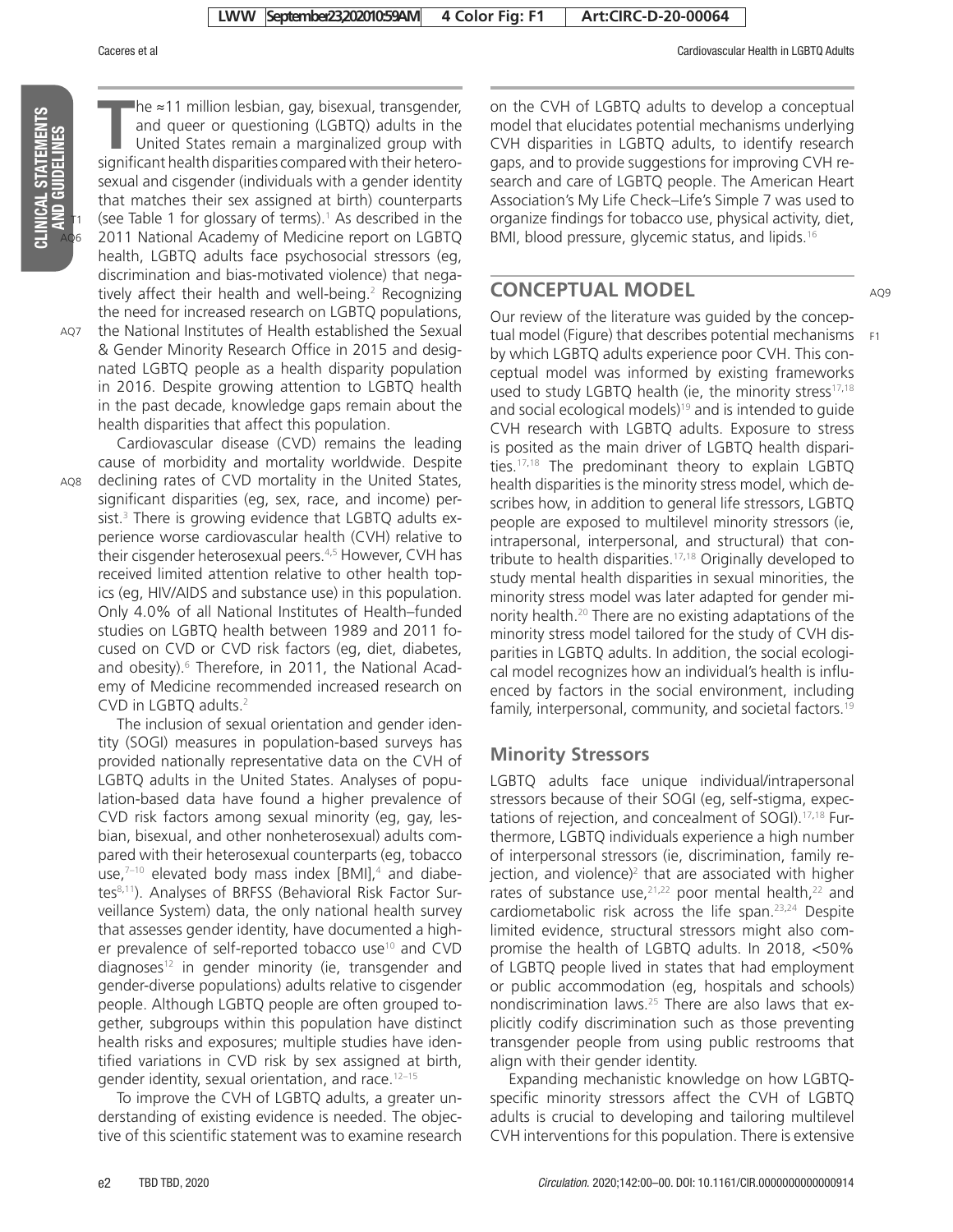#### **Table 1. Glossary of Terms for LGBTQ Health**

| Bisexual              | People who experience sexual, romantic, physical, or spiritual attraction to people of their own gender and toward another<br>gender (sometimes shortened to bi).                                                                                                                                                                                                                                 |
|-----------------------|---------------------------------------------------------------------------------------------------------------------------------------------------------------------------------------------------------------------------------------------------------------------------------------------------------------------------------------------------------------------------------------------------|
| Cisgender             | A term used to describe people whose gender identity is congruent with what is traditionally expected on the basis of their<br>sex assigned at birth.                                                                                                                                                                                                                                             |
| Gay                   | A term used to describe boys/men who are attracted to boys/men but often used and embraced by people with other<br>gender identities to describe their same-gender attractions and relationships. Often referred to as homosexual, although<br>this term is no longer used by the majority of people with same-gender attractions.                                                                |
| Gender expression     | The ways in which a person communicates femininity, masculinity, androgyny, or other aspects of gender, often through<br>speech, mannerisms, gait, or style of dress. All people have ways in which they express their gender.                                                                                                                                                                    |
| Gender identity       | A person's inner sense of being a girl/woman, a boy/man, a combination of girl/woman and boy/man, or something else, or<br>having no gender at all. Everyone has a gender identity.                                                                                                                                                                                                               |
| Gender minority       | A broad diversity of people who experience an incongruence between their gender identity and what is traditionally<br>expected on the basis of their sex assigned at birth, such as transgender and gender nonbinary people.                                                                                                                                                                      |
| Gender nonbinary      | A term used by some people who identify as a combination of girl/woman and boy/man, as something else, or as having no<br>gender. Often used interchangeably with gender nonconforming.                                                                                                                                                                                                           |
| Lesbian               | Used to describe girls/women who are attracted to girls/women; applies for cisgender and transgender girls/women. Often<br>referred to as homosexual, although this term is no longer used by the majority of women with same-gender attractions.                                                                                                                                                 |
| Queer                 | Historically a derogatory term used against LGBTQ people, it has been embraced and reclaimed by LGBTQ communities.<br>Queer is often used to represent all individuals who identify outside of other categories of sexual and gender identity. Queer<br>may also be used by individuals who feel as though other sexual or gender identity labels do not adequately describe their<br>experience. |
| Sex assigned at birth | Usually based on phenotypic presentation (ie, genitals) of an infant and categorized as female or male; distinct from gender<br>identity.                                                                                                                                                                                                                                                         |
| Sex                   | Biological sex characteristics (chromosomes, gonads, sex hormones, or genitals); male, female, intersex. Synonymous with<br>sex assigned at birth.                                                                                                                                                                                                                                                |
| Sexual minority       | A broad diversity of people who have a sexual orientation that is anything other than heterosexual/straight and typically<br>includes gay, bisexual, lesbian, queer, or something else.                                                                                                                                                                                                           |
| Sexual orientation    | A person's physical, emotional, and romantic attachments in relation to gender. Conceptually separate from gender identity<br>and gender expression. Everyone has a sexual orientation.                                                                                                                                                                                                           |
| Straight              | Boys/men or girls/women who are attracted to people of the other binary gender than themselves; can refer to cisgender<br>and transgender individuals. Often referred to as heterosexual.                                                                                                                                                                                                         |
| Transgender man       | Someone who identifies as male but was assigned female sex at birth.                                                                                                                                                                                                                                                                                                                              |
| Transgender woman     | Someone who identifies as female but was assigned male sex at birth.                                                                                                                                                                                                                                                                                                                              |

LGBTQ indicates lesbian, gay, bisexual, transgender, and queer or questioning.

evidence that stress exposure related to discrimination and stigma can lead to unhealthy coping behaviors and arouse psychological and physiological stress reactions that negatively affect the health of stigmatized people.26 However, testing of these mechanisms in LGBTQ adults has been limited.<sup>27</sup> Research on the link between stress and CVH in other stigmatized populations (eg, racial and ethnic minorities) can help inform CVH research in LGBTQ adults. Recent systematic reviews have documented the link between discrimination and CVH health indexes (eg, tobacco use and elevated blood pressure and weight) in stigmatized populations.27,28

#### **General Stressors**

Consistent with the minority stress and social ecological models, we hypothesize that complex interactions between LGBTQ-specific minority stressors and general life stressors across multiple levels contribute to CVH disparities in LGBTQ adults. There is mounting evidence that LGBTQ populations experience significant general

stressors (eg, life adversity and financial stress) across multiple levels that negatively influence their health across the life span. At the interpersonal level, LGBTQ adults are more likely than non-LGBTQ peers to report physical and sexual abuse in childhood,<sup>29</sup> as well as a higher prevalence of interpersonal violence in adulthood.23,30 There is limited evidence of structural-level determinants of health among LGBTQ adults. However, analyses of BRFSS data from 35 states indicate that LGBTQ adults have higher rates of poverty than cisgender heterosexual people (21.6% versus 15.7%). Poverty rates are highest among bisexual men (19.5%) and women (29.4%), transgender people (29.4%), and LGBTQ people living in rural areas.<sup>31</sup> Within the LGBTQ population, Latinx (37.3%), Black (30.8%), and American Indian/Native Alaskan (32.4%) adults are more likely to live in poverty compared with their White peers  $(15.4\%)$ .<sup>31</sup> In many circumstances, general stressors are best understood within the context of minority stress. For instance, economic disparities among LGBTQ adults might be driven by structural-level minority stressors;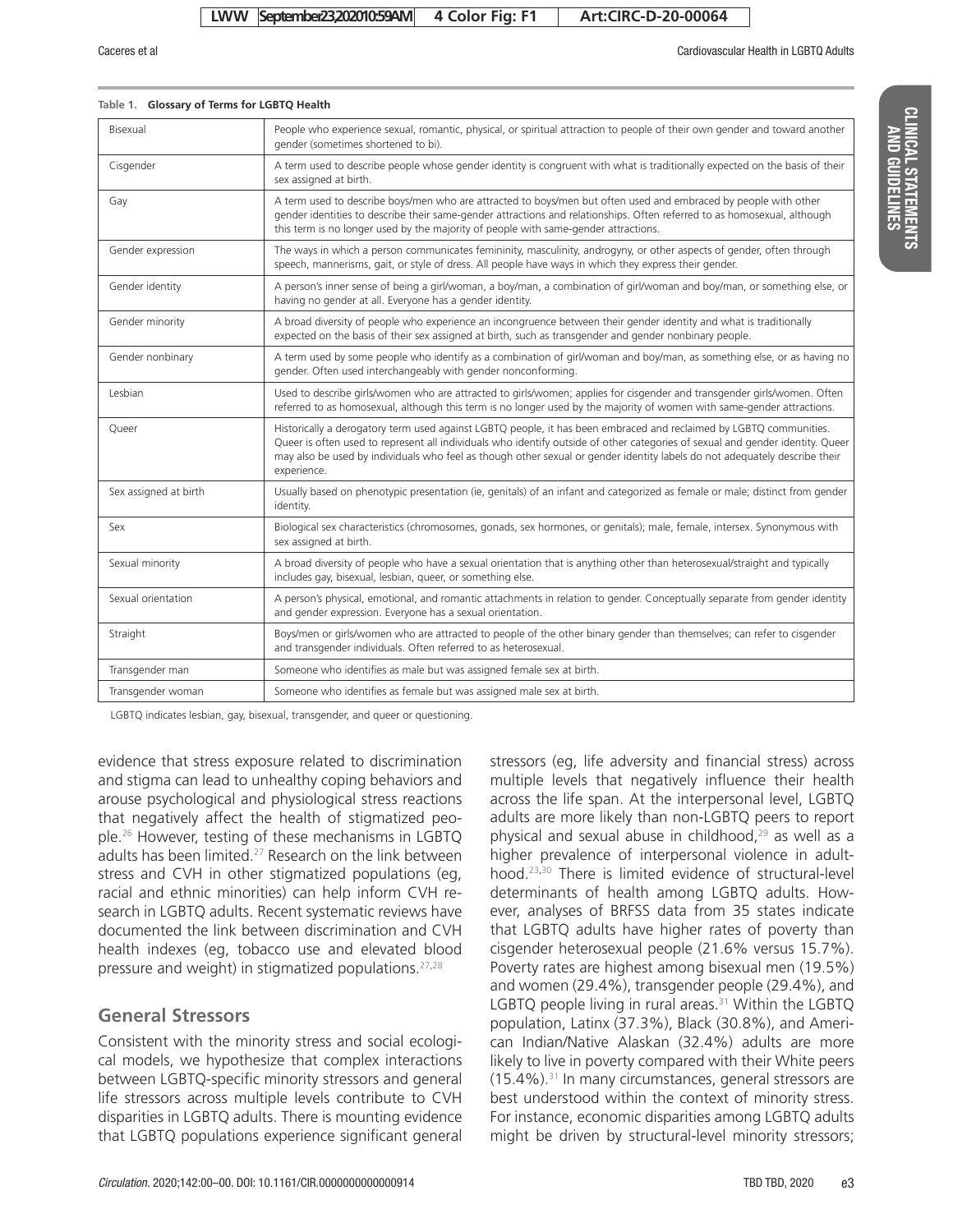

**Figure. Conceptual model of cardiovascular health in lesbian, gay, bisexual, transgender, and queer or questioning (LGBTQ) adults.**

poverty rates are more pronounced among LGBTQ people living in southwestern states that, until the Supreme Court's decision in June 2020, provided them with no legal protection against employment discrimination. $31$ Therefore, multilevel minority and general stressors can interact across levels to impair the health of LGBTQ adults by limiting opportunities for proper employment, housing, and access to health care.<sup>26</sup>

From the existing evidence, we posit that demographic, social, and clinical factors moderate the associations of multilevel LGBTQ-specific and general stressors with CVH outcomes in LGBTQ adults (Figure). LGBTQ-specific minority stressors can operate synergistically with general stressors and stress related to other stigmatized identities across multiple levels to confer excess CVD risk through psychosocial, behavioral, and physiological pathways. For instance, a Black bisexual woman may experience stress related to her racial and sexual minority identity, as well as being female and low income, that might be distinct from the stress that other LGBTQ adults experience. Thus, the potential influence of intersecting stigmatized identities on the CVH of LGBTQ adults is recognized.

#### **Additional Risk Factors**

Transgender women and sexual minority men bear a disproportionate burden of HIV compared with non-LGBTQ people.<sup>32</sup> HIV is associated with increased risk for CVD as a result of a high prevalence of CVD risk behaviors among people with HIV, dyslipidemia and other cardiometabolic changes associated with certain HIV

treatments, and the physiological effects of HIV disease itself.<sup>33</sup>

Moreover, the use of gender-affirming hormone therapy has been identified as a potential contributor to poor CVH in transgender people because of the potential cardiovascular effects of these treatments.5,34–36 Although studies have identified an increased risk for venous thromboembolism among transgender women taking estrogen,5,35 data on other CVD outcomes and their causes are limited. Evidence of elevated CVD risk in transgender men remains limited and is generally inconsistent.5,34,35

# **STATE OF THE SCIENCE ON CVH IN LGBTQ ADULTS**

We use Life's Simple 7 to organize findings by CVH metrics and to summarize evidence on CVD diagnoses in LGBTQ adults. This statement does not include data on several populations that are part of the LGBTQ community (eg, queer and questioning people) because of limited evidence to provide a reliable report of CVH disparities in these groups. However, we use the term LG-BTQ throughout this statement because the conceptual model, limitations, and suggestions for future research and clinical practice also apply to queer and questioning individuals.

#### **Tobacco Use**

LGBTQ adults are more likely to report current and lifetime tobacco use than their cisgender heterosexual peers.4,7–10 Sexual minority women are more likely to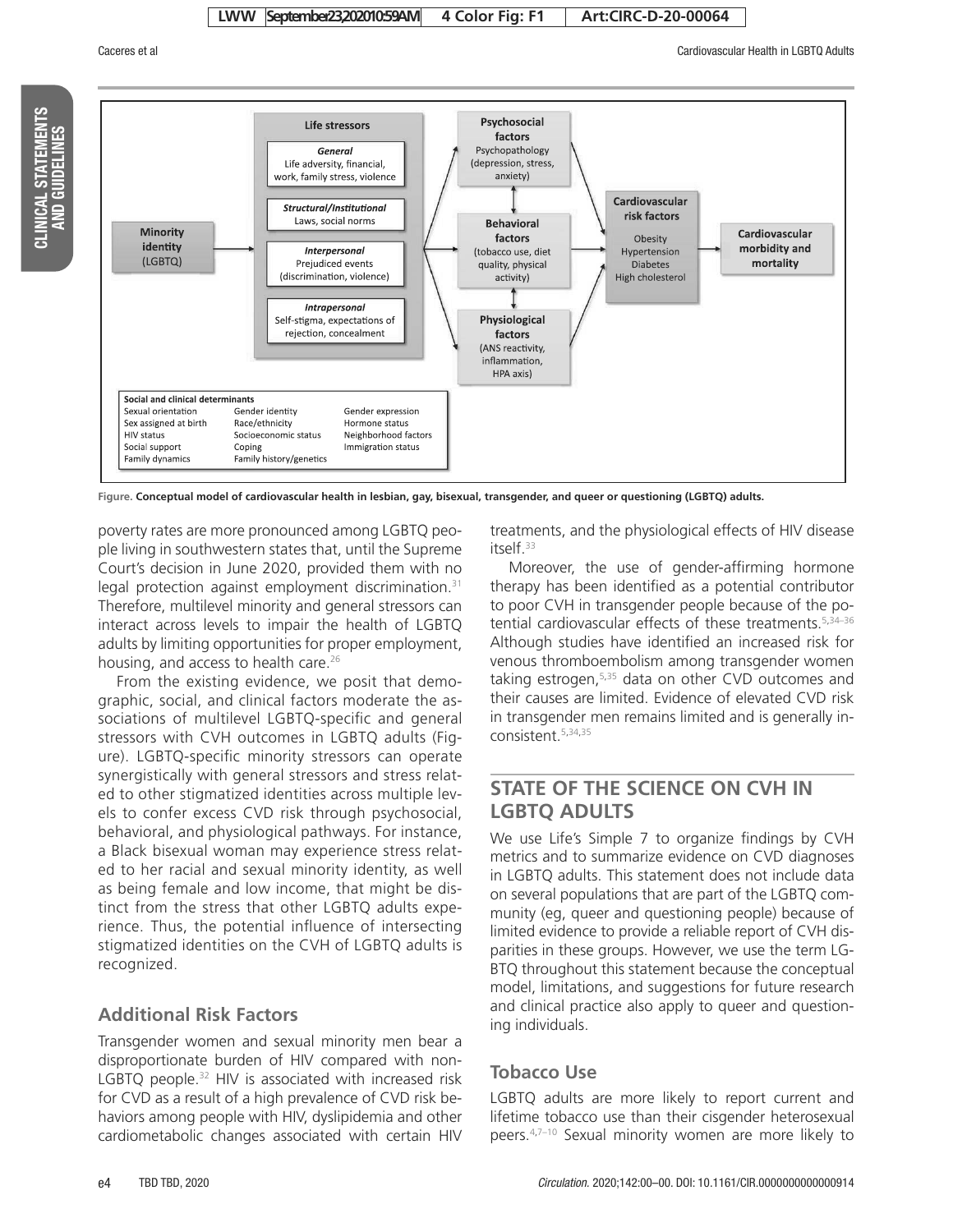Caceres et al Cardiovascular Health in LGBTQ Adults

use tobacco than heterosexual women and men and sexual minority men.7 Despite limited evidence on tobacco use among transgender people, a recent analysis of BRFSS data found a higher prevalence of cigarette and smokeless tobacco use in transgender adults compared with their cisgender counterparts.<sup>10</sup> Research on social determinants of tobacco use in LGBTQ populations is scarce but growing. Most notably, analyses of population-based data indicate that past-year sexual orientation discrimination is a predictor of past-year cigarette smoking in sexual minority adults.21

#### **Physical Activity**

Findings on physical activity in LGBTQ populations are mixed. A systematic review of 35 studies found that sexual minority men reported higher levels of physical activity than heterosexual men. $37$  The authors posited that these findings appear to be driven, in part, by social norms, including a desire to conform to body ideals (ie, thinness and muscularity) among sexual minority men, which might influence physical activity. $37$  Data on sexual minority women are conflicting, with some studies reporting lower levels of physical activity than for heterosexual women, $37$  whereas other studies have found higher levels.<sup>9,38</sup> Analyses of the Nurses' Health Study II data indicate that although sexual minority women report higher levels of aerobic physical activity, they also have higher levels of sedentary behaviors relative to heterosexual women.<sup>38</sup> Moreover, a systematic review found that transgender adults had lower physical activity levels than their cisgender counterparts.<sup>39</sup> A recent study found that transgender individuals taking gender-affirming hormones had greater body satisfaction, which was associated with higher physical activity.40 This suggests that gender-affirming care might play a role in promoting physical activity among transgender people.

#### **Diet**

The majority of studies have identified no differences in diet quality between LGBTQ individuals and their heterosexual and cisgender peers,<sup>4</sup> whereas some suggest differences with variable directionality.41,42 Compared with their heterosexual peers, gay men and sexual minority women report worse diet quality (eg, lower fruit/vegetable consumption) and less favorable eating environments.41 In contrast, prospective data from the Nurses' Health Study II indicate that, between 26 and 67 years of age, sexual minority women have better diet quality and diets lower in glycemic index than heterosexual women.<sup>42</sup> Thus far, there is limited research on diet quality in transgender people.

#### **Body Mass Index**

Most research has shown that sexual minority women have a higher prevalence of subjectively and objectively measured obesity than heterosexual women.4 Racial and ethnic differences in BMI exist among sexual minority women, with Black women more likely to be obese than White women. $43$  Gay men have a similar or lower prevalence of obesity compared with heterosexual men.4 Recent analyses of objective data from the NHANES (National Health and Nutrition Examination Survey) suggest that bisexual men have a 69% higher odds of obesity than heterosexual men.13 Data examining elevated BMI in transgender people are limited with mixed results. These studies have generally focused on changes in BMI among transgender men after the initiation of gender-affirming hormone therapy.5

#### **Blood Pressure**

A systematic review of 31 studies published between 1985 and 2015 found no evidence that sexual minority adults have a higher prevalence of elevated blood pressure relative to their heterosexual counterparts.<sup>4</sup> More recent evidence suggests that sexual minority men are more likely to have elevated blood pressure than heterosexual men.13,44 Analyses of data from Add Health (National Longitudinal Study of Adolescent to Adult Health) have identified higher diastolic blood pressure in gay men relative to heterosexual men.<sup>45</sup> Bisexual men in NHANES have 2 times higher odds of hypertension than heterosexual men<sup>13</sup>; in particular, Black bisexual men have higher diastolic blood pressure than White heterosexual men.<sup>14</sup>

Overall, studies examining blood pressure in transgender adults are limited.<sup>5</sup> Some data suggest that transgender women have minimal increases in blood pressure after the initiation of feminizing hormones. Similarly, testosterone use has been associated with slight increases in systolic blood pressure in transgender men.5,35 Although these changes in blood pressure were statistically significant, they had small effect sizes and are of questionable clinical significance.

#### **Glycemic Status**

Although a systematic review identified few differences in diabetes by sexual orientation, $4$  the included studies had methodological limitations (eg, cross-sectional designs and reliance on self-reported data). Analyses of longitudinal data from the Nurses' Health Study II and Add Health found that sexual minority women had a greater incidence of diabetes than heterosexual women.11,46 These differences were accentuated in younger women (24–39 years of age) and largely explained by elevated BMI.46 Similarly, analyses of cross-sectional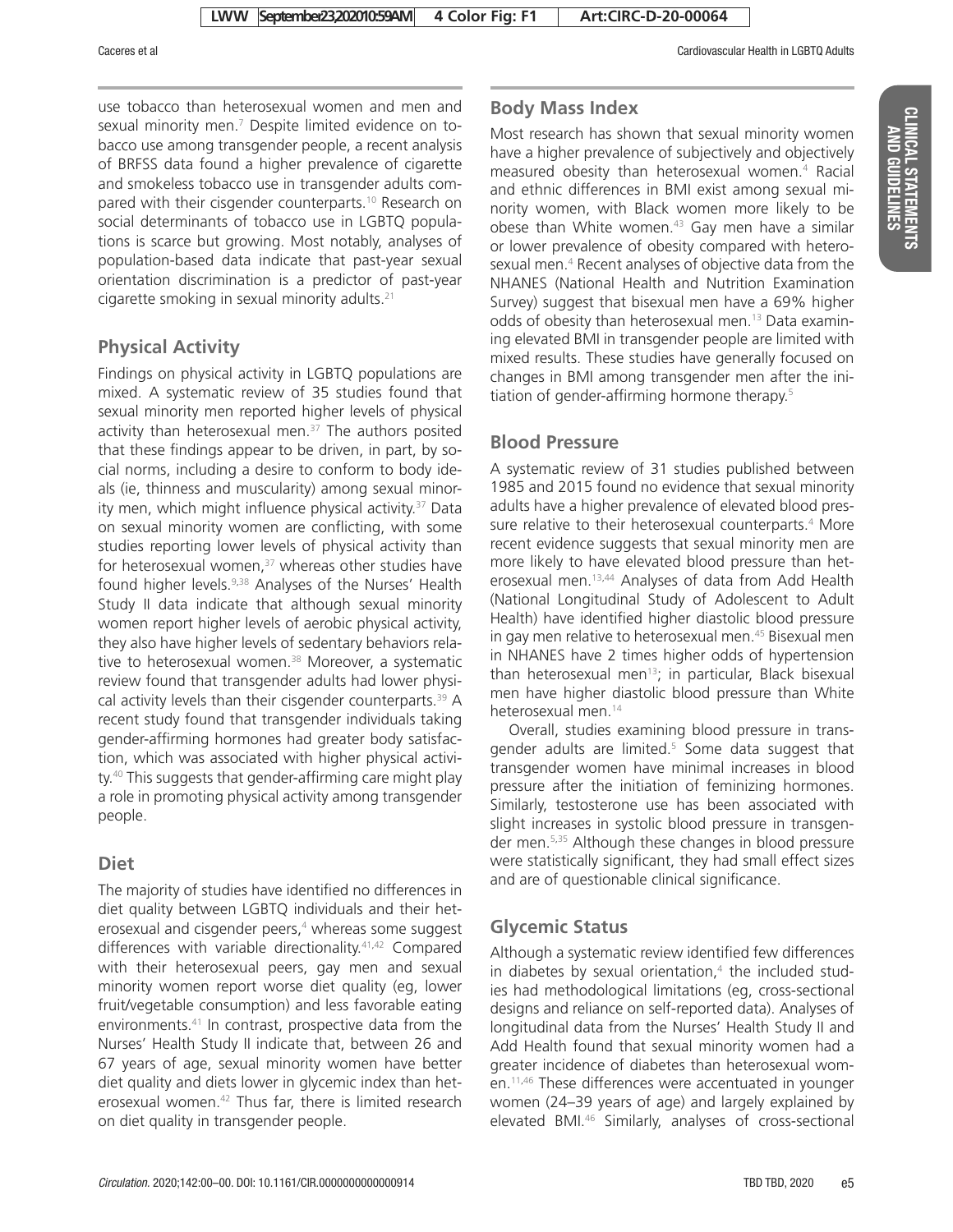NHANES data found that sexual minority women had a 56% greater prevalence of prediabetes compared with heterosexual women.<sup>8</sup> Although most studies indicate that there are few sexual orientation differences in diabetes among men,<sup>4</sup> data from NHANES suggest that bisexual men have 3 times higher odds of diabetes compared with heterosexual men. $13$  In addition, a recent analysis of NHANES found that Black sexual minority men have higher glycosylated hemoglobin than their White heterosexual peers.<sup>14</sup>

Most studies have found few differences in diabetes between transgender and cisgender adults.<sup>5</sup> However, 2 studies analyzing health record data found that transgender men and women had a higher prevalence of diabetes compared with cisgender people.47,48 Wierckx and colleagues $47$  found that transgender women were 2 and 6 times more likely to have diabetes than cisgender women and men, respectively.

# **Total Cholesterol and Lipids**

Studies assessing total cholesterol and lipids in LGBTQ adults, particularly objective measures, are limited.<sup>4</sup> It appears that there are no differences in total cholesterol or lipids between sexual minority and heterosexual adults.4 In transgender individuals, changes in lipid profiles have been linked to the use of gender-affirming hormones. A systematic review of 29 studies found higher triglyceride levels in transgender women taking feminizing hormones but no change in other lipids. In addition, this review found that masculinizing hormone therapy for transgender men was associated with lower high-density lipoproteins and higher triglycerides and low-density lipoproteins.<sup>36</sup> In contrast, a more recent review concluded that there is no convincing evidence of lipid abnormalities among transgender men.35 The significance of lipid changes on CVD outcomes (eg, myocardial infarction, stroke) in transgender people requires further investigation.

# **Additional Risk Factors**

This statement focuses on CVH metrics included in Life's Simple 7. However, additional risk factors such as heavy alcohol use<sup>16</sup> are elevated in LGBTQ adults. Sexual minority women are more likely to report heavy drinking than heterosexual women.<sup>4,8,9,44</sup> Transgender women and gender nonbinary individuals are more likely to binge drink relative to cisgender women.<sup>10</sup> However, there is limited research on the cardiovascular effects of heavy drinking in LGBTQ adults.

Inadequate sleep duration and poor sleep quality have been identified as risk factors for incident hypertension, diabetes, and CVD.<sup>49</sup> A review of 31 studies identified that short sleep duration was higher among sexual minority women compared with heterosexual

women. Findings for sexual minority men were mixed, and only 4 studies were identified that examined sleep duration in transgender people.50 Other dimensions of sleep health (eg, sleep quality, sleep apnea, and insomnia) remain understudied in LGBTQ adults.<sup>50</sup> The study of sleep health in LGBTQ adults is a nascent area that has important implications for understanding their CVH.

### **Cardiovascular Disease**

Although sexual minority adults exhibit elevated risk for CVD compared with heterosexual adults, few differences in CVD diagnoses have been identified.<sup>4</sup> There is a notable discrepancy between observed CVD risk and CVD prevalence in sexual minorities. The higher prevalence of CVD among transgender women compared with cisgender adults found in the few studies that have used health records $34,51$  suggests that this paradox in sexual minorities might be caused by a lack of appropriate measurement of CVD end points. Analyses of health record data indicate that transgender women on gender-affirming hormones have higher incident myocardial infarction,<sup>51</sup> venous thromboembolism,<sup>51</sup> ischemic stroke, $51$  and cardiovascular mortality $34$  than their cisgender peers. In addition, analyses of data from the BRFSS have found that transgender women have higher odds of self-reported CVD than cisgender people.<sup>12,52</sup> AQ10 Despite evidence of higher risk in transgender women, findings for CVH disparities among transgender men are inconsistent.5,35 Furthermore, several reviews have concluded that evidence of higher cardiovascular morbidity and mortality in transgender people is limited by methodological issues, including the use of retrospective cohorts with short follow-up, cross-sectional designs, inadequate data on gender-affirming hormones, and a lack of inclusion of transgender older adults.5,34,35

# **LIMITATIONS OF EXISTING RESEARCH**

#### **Testing of Mechanisms**

There is a lack of understanding about mechanisms that link LGBTQ-specific stressors with CVH in LGBTQ adults, which impedes the development of interventions to promote their CVH. Despite increased risk, there is a dearth of evidence-based interventions for CVD risk reduction in LGBTQ people. Longitudinal research is needed to elucidate potential psychosocial and behavioral targets for interventions to improve the CVH of LGBTQ adults. In particular, qualitative research to understand how attitudes and beliefs within LGBTQ subgroups influence their CVH is needed before interventions can be designed. For instance, a desire to conform to body ideals in their community may drive sexual minority men to engage in more compulsive exercising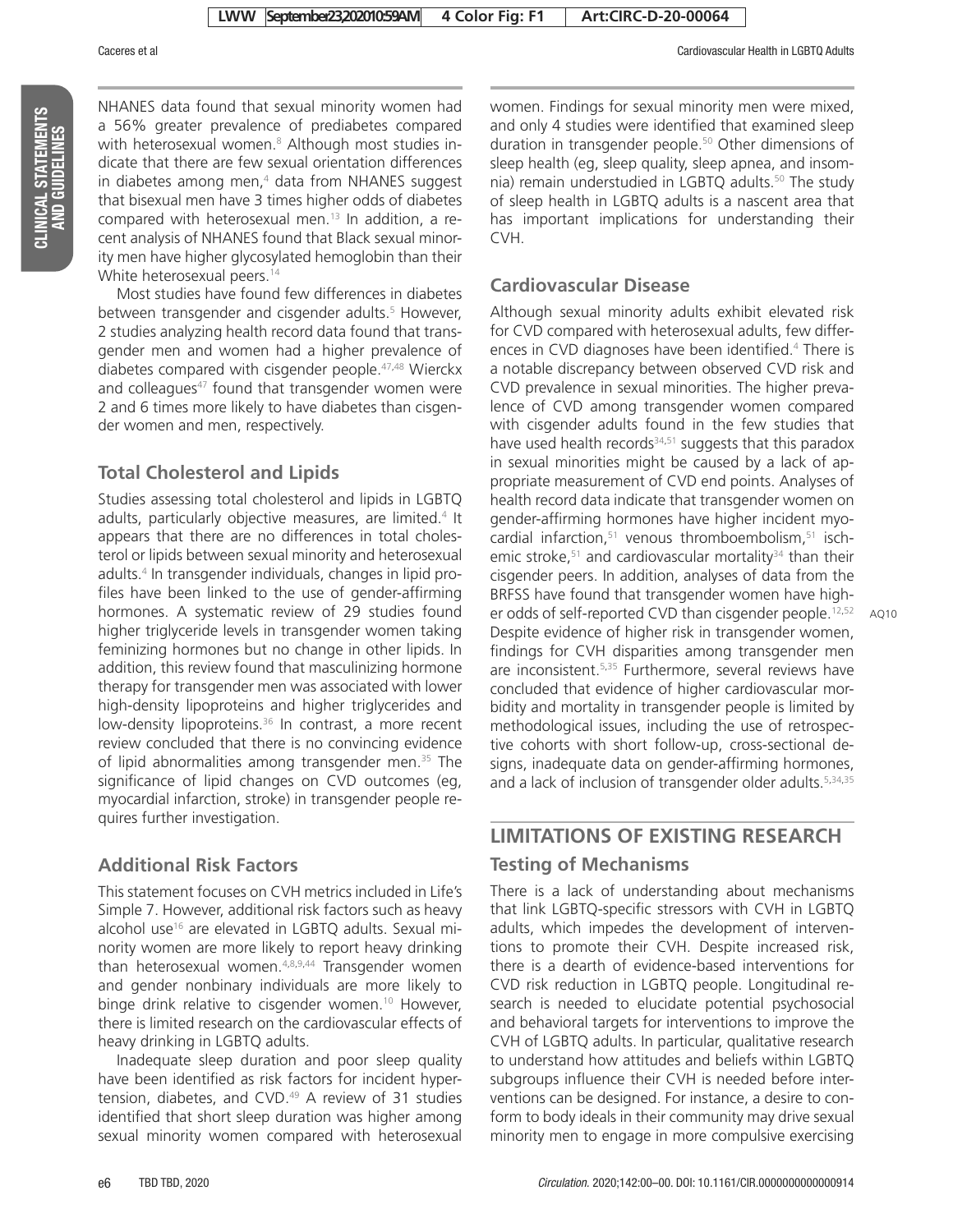Caceres et al Cardiovascular Health in LGBTQ Adults

compared with heterosexual men. $25$  On the contrary, among sexual minority women, a greater acceptance of diverse body types and rejection of heteronormative standards of female beauty may contribute to differences in physical activity and BMI.37,53 Increasing knowledge about group-specific attitudes and beliefs on health behaviors is needed to enhance the acceptability of interventions designed to improve the CVH of LGBTQ adults. These interventions should account for the influence of interpersonal and structural drivers of CVH in LGBTQ adults.

#### **Lack of Existing Data**

The methodological weaknesses of the existing literature limit our understanding of the causes of CVH disparities in LGBTQ adults. Most studies on CVH in LGBTQ adults analyze self-reported data from population-based surveys, which do not capture the sociocultural and clinical factors relevant to understand their CVH. There has generally been a focus on identifying differences in CVD risk factors between LGBTQ and non-LGBTQ adults with little examination of the causes of CVH disparities. Furthermore, the lack of objective measures limits the reliability of existing data. This is particularly important given that several studies have found that sexual minorities have higher odds of objectively measured hypertension and hyperglycemia relative to heterosexuals. 8,11,13,14,45

AQ11

To date, there are no published data on the CVH of sexual minority adults in the United States that use health record data. The inclusion of SOGI measures in electronic health records (EHRs) provides an opportunity to leverage these data to examine CVH in LGBTQ individuals, including healthcare use among those with CVD. Given the evidence that LGBTQ adults experience discrimination in healthcare settings,<sup>54</sup> EHRs can be used to examine potential variations in care delivery among LGBTQ adults living with CVD. In addition, the availability of data on social determinants (eg, interpersonal violence, poverty, and food insecurity) in EHRs could allow researchers and clinicians to obtain a more comprehensive understanding of social factors associated with CVH in LGBTQ adults. It is important to recognize that EHR data are biased toward LGBTQ adults who engage in health care and those who feel comfortable disclosing their SOGI to clinicians.

Data from population-based studies are based primarily on White cisgender samples of LGBTQ adults with relatively high educational attainment, limiting the ability to examine intersectional differences in CVH (eg, by SOGI, race, and socioeconomic status). There is growing evidence that Black and Latinx LGBTQ adults, particularly sexual minority women, have higher BMI, blood pressure, and glycosylated hemoglobin than their heterosexual peers.<sup>14,15,43</sup> A need exists to examine CVH

in stigmatized groups within the LGBTQ population who may face additional structural barriers to achieving optimal CVH (eg, people of color). Additional CVH research on subgroups within the LGBTQ community who were not included in this statement (eg, queer and questioning individuals) is critically needed.

# **Social and Clinical Determinants of LGBTQ CVH**

Consistent with the minority stress and social ecological models, there is a need for research that examines multilevel social determinants of CVH in LGBTQ adults. There is evidence that sexual orientation discrimination contributes to higher odds of tobacco use in sexual minorities.21,55 The strong evidence linking discrimination with poor CVH in racial and ethnic minorities warrants further examination of discrimination as a social determinant of CVH in LGBTQ adults.27,28 Among sexual minority women, interpersonal violence is associated with higher odds of obesity, hypertension, and diabetes. $24$ Furthermore, despite evidence of economic disparities in LGBTQ populations, only 1 study has assessed the influence of economic strain on the CVH of sexual minority adults (24–32 years of age). $56$  Conducting an analysis of Add Health data, investigators found that the associations of economic strain with metabolic syndrome did not differ between sexual minority and heterosexual adults. Because the prevalence of metabolic syndrome increases with age, the null findings in that study might be explained by the young age of participants.56 In addition, although findings from qualitative studies suggest that social support is associated with higher physical activity and diet quality in sexual minority adults,53,57 there is limited research examining whether resilience factors (eg, social support and stressrelated coping) can buffer the cardiovascular effects of life adversity in LGBTQ adults.

Researchers should examine the influence of multilevel social determinants of CVH in LGBTQ adults rather than examining solely 1 level. For instance, researchers could examine the associations of discriminatory policies (eg, antidiscrimination laws) with interpersonal discrimination (eg, experiences of discrimination) and intrapersonal stressors (eg, concealment of SOGI) to estimate their combined influence on CVH metrics in LGBTQ adults. This further supports the need for data sources that include SOGI and social determinants data and for research that combines multiple sources (eg, linking EHR data with state-level antidiscrimination policies) to examine CVH disparities in LGBTQ adults.

Research on the CVH of transgender adults is limited by the methodological weaknesses in the extant literature and should be interpreted with caution.<sup>5,34,35</sup> There is evidence that, despite their hypothesized cardiovascular effects, gender-affirming hormones might reduce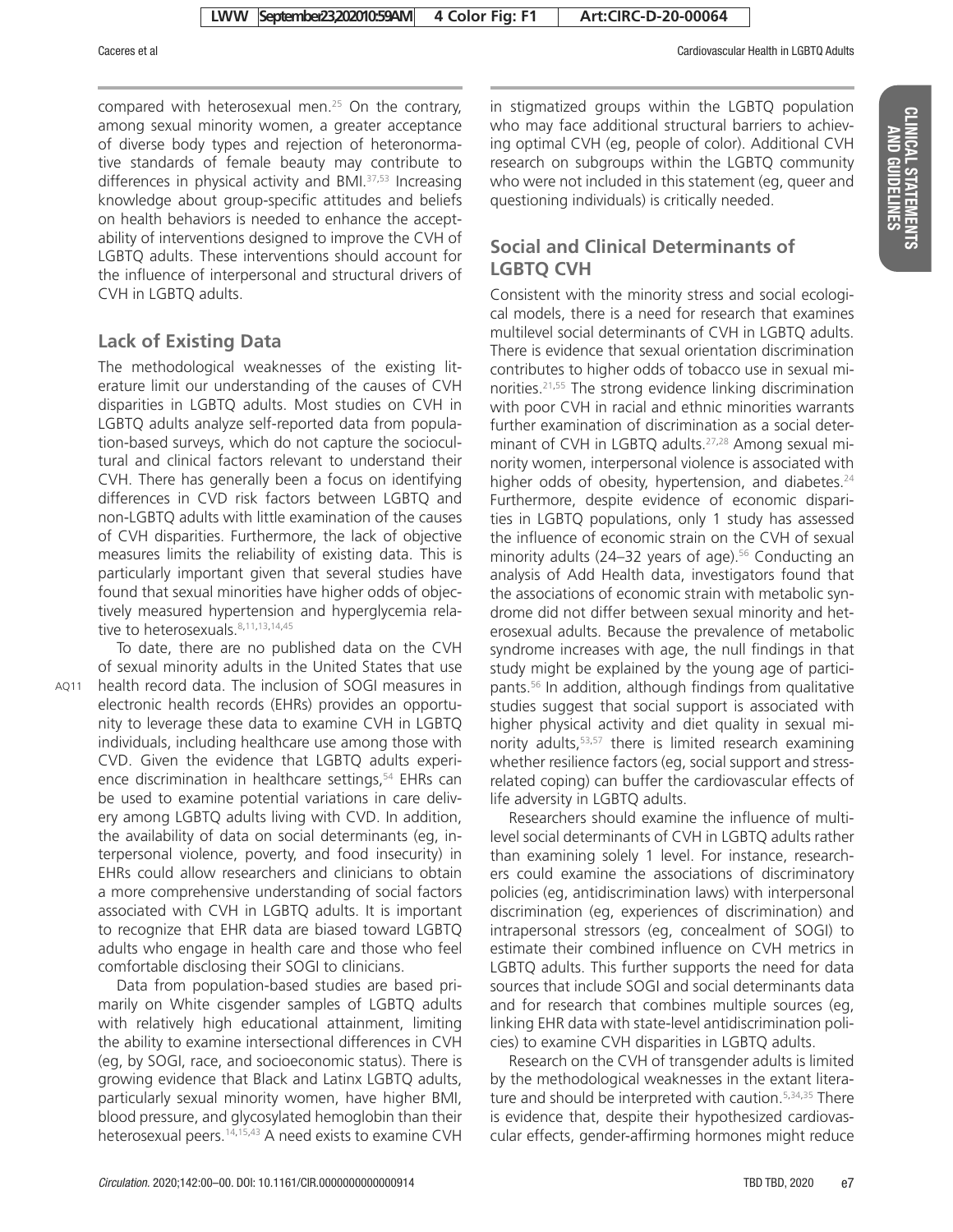#### **Table 2. Suggestions for Research and Clinical Practice With LGBTQ Adults**

| <b>Cardiovascular Research</b>                                                                                                                                                                                   | <b>Clinical Practice</b>                                                                                                                                                                                      |  |  |  |
|------------------------------------------------------------------------------------------------------------------------------------------------------------------------------------------------------------------|---------------------------------------------------------------------------------------------------------------------------------------------------------------------------------------------------------------|--|--|--|
| Develop standardized sexual orientation and gender identity measures and<br>integrate them into current and future NIH-funded cardiovascular prospective<br>cohort studies to allow data harmonization           | Ensure the collection of SOGI data in EHRs by providing clinicians with<br>training on LGBTQ health disparities and the proper assessment of sexual<br>orientation and gender identity in healthcare settings |  |  |  |
| Integrate biobehavioral measures into cardiovascular research with LGBTQ<br>populations                                                                                                                          | Incorporate LGBTQ content into the curricula of health professions schools<br>and postgraduate training                                                                                                       |  |  |  |
| Leverage EHR data to increase understanding of LGBTQ cardiovascular health                                                                                                                                       | Require continuing education on LGBTQ health for all practicing clinicians                                                                                                                                    |  |  |  |
| Partner with LGBTQ communities for measurement development, study<br>design and conduct, and research dissemination to ensure that research<br>reflects the needs of LGBTQ adults, especially stigmatized groups | that includes content on cardiovascular health disparities                                                                                                                                                    |  |  |  |
| Develop and test multilevel interventions for cardiovascular risk reduction in<br>LGBTQ adults                                                                                                                   |                                                                                                                                                                                                               |  |  |  |
| Examine social and clinical determinants of cardiovascular health in LGBTQ<br>adults                                                                                                                             |                                                                                                                                                                                                               |  |  |  |
| Characterize the role of resilience in buffering the cardiovascular effects of<br>stress in LGBTQ people                                                                                                         |                                                                                                                                                                                                               |  |  |  |

EHR indicates electronic health record; LGBTQ, lesbian, gay, bisexual, transgender, and queer or questioning; NIH, National Institutes of Health; and SOGI, sexual orientation and gender identity.

psychosocial and behavioral risk factors in transgender people.40 Therefore, the potential cardiovascular effects of gender-affirming hormones should be evaluated against the benefits on their mental health and health behaviors. In addition, limited data examine CVH between transgender individuals taking gender-affirming hormones and those who are not. Overall, given the methodological limitations of studies on the CVH of transgender people,5,34,35 rigorous research is needed to ascertain the potential cardiovascular effects of genderaffirming hormones.

#### **SUGGESTIONS FOR RESEARCH AND CLINICAL PRACTICE**

Our suggestions for cardiovascular research and clinical practice with LGBTQ adults are presented in Table 2.

#### **Research Implications**

T2

The lack of SOGI data in existing studies limits the applicability and generalizability of research on CVH in LGBTQ adults. Despite calls to include SOGI data in ongoing CVH studies, a search in July 2020 of the National Heart, Lung, Blood Institute's Biological Specimen and Data Repository Information Coordinating Center revealed that 0 of 229 studies collected SOGI data.<sup>58</sup> Although population-based data have provided a greater understanding of the CVH of LGBTQ people, 8-12,44,45,59 they provide limited information on relevant social and clinical determinants for LGBTQ adults' health. Only 2 cardiovascular cohorts, the SOL (Hispanic Community Health Study/Study of Latinos) and CARDIA (Coronary Artery Risk Development in Young Adults), have plans to collect SOGI data. Current and future National Institutes of Health–funded cardiovascular cohort studies

should include standardized SOGI measures that will permit data harmonization to achieve larger samples of understudied groups within the LGBTQ population.

Incorporating biobehavioral approaches into CVH research will help elucidate mechanisms by which minority stressors contribute to CVH disparities in LGBTQ adults. The proposed conceptual model is intended not only to inform future observational research but also to facilitate the development and testing of interventions that target modification of multilevel stressors.

Several steps should be taken to increase LGBTQ people's trust of the research community. This is particularly important for stigmatized groups within the LGBTQ community (eg, people of color and individuals with disabilities). Research teams conducting LGBTQ research should reflect the diversity that exists within the population. Researchers should also partner with LGBTQ communities during all stages of the scientific process to increase trust in their research.

#### **Clinical Implications**

The ability to collect SOGI data in EHRs has been required since 2018 as part of the meaningful use of EHRs; however, this policy does not require clinicians to collect this information. $60$  Nearly 56% of sexual minority and 70% of gender minority adults report having experienced some form of discrimination from clinicians (including the use of harsh/abusive language).  $54$ Perhaps most alarming is that ≈8% and 25% of sexual minority and transgender individuals, respectively, have been denied health care by clinicians.<sup>54</sup> It is important for practicing clinicians and health professions students to receive education on LGBTQ health and the proper assessment of SOGI in healthcare settings.

Although several organizations provide curricular recommendations about caring for LGBTQ adults,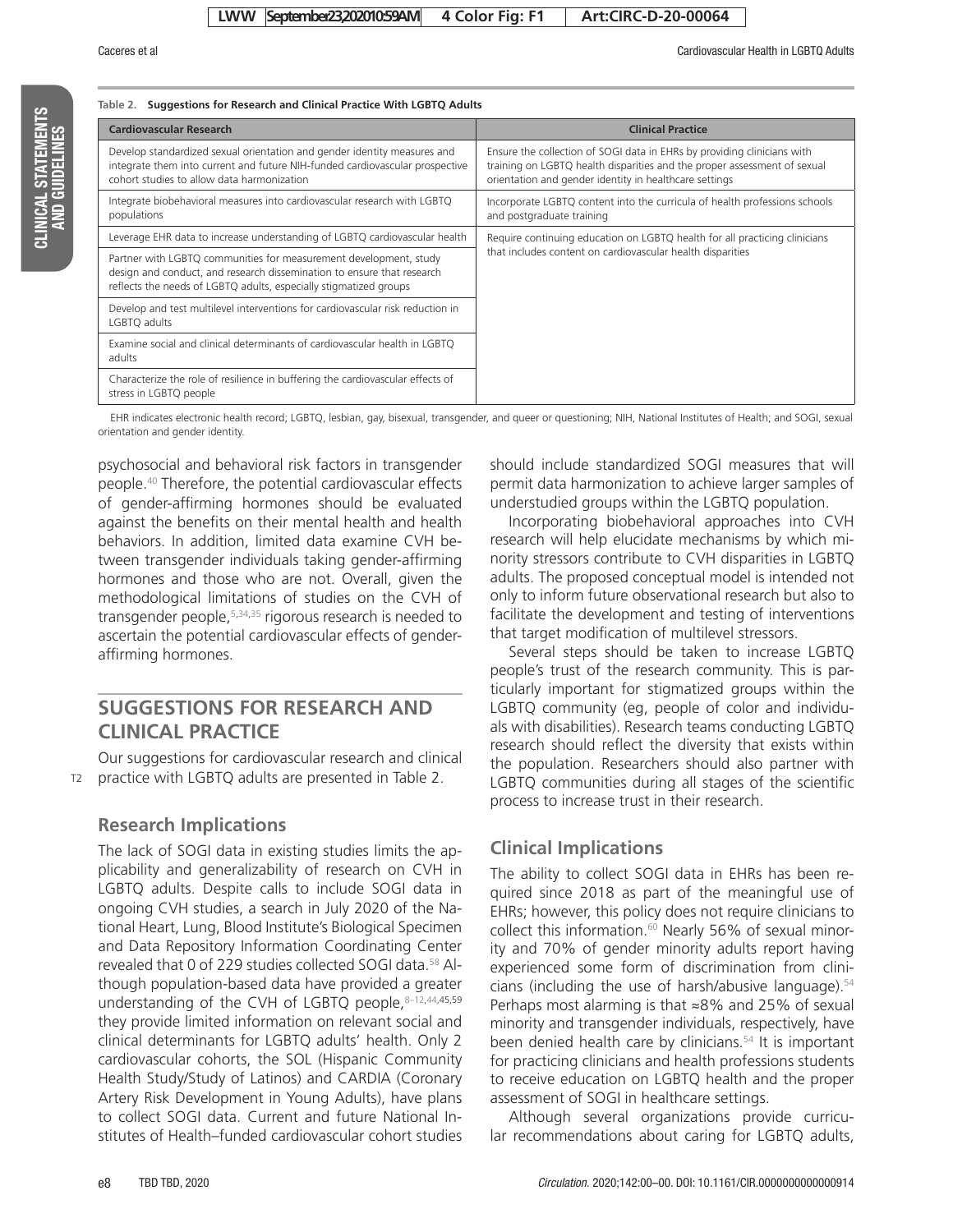#### LWW September 23202010:59AM 4 Color Fig: F1 | Art:CIRC-D-20-00064

Caceres et al Cardiovascular Health in LGBTQ Adults

substantial resources are needed to reduce LGBTQ health disparities. Whereas The Joint Commission and the US Department of Health and Human Services have comprehensive plans to improve LGBTQ health, the healthcare workforce remains unprepared to enact them. Accrediting bodies and organizations responsible for recommending curricular content such as the Accreditation Council on Graduate Medical Education, Accreditation Review Commission on Education for the Physician Assistant, American Nurses Credentialing Center, Association of American Medical Colleges, Liaison Committee on Medical Education, and Physician Assistant Education Association provide little to no requirements for LGBTQ health content in the curricula. Notably, although the Association of American Medical Colleges provided recommendations, but not requirements, for LGBTQ health content in 2013, the Accreditation Review Commission on Education for the Physician Assistant will begin requiring LGBTQ curricular content in 2020.

Although clinicians and public health professionals need competence in providing care for LGBTQ patients, there are limited efforts to include relevant content in health professions curricula.<sup>61</sup> With no LG-BTQ-related accreditation or licensure requirements, health professions curricula (including for nurses, $62$  physicians,  $63$  physician assistants,  $64$  and public health practitioners<sup>65</sup>) have minimal content on LGBTQ health. A 2018 online survey of students at 10 medical schools found that ≈80% of students felt not competent at treating transgender patients.<sup>66</sup> Furthermore, a recent study of >800 residents across 120 internal medicine residencies in the United States found no difference in baseline knowledge across postgraduate years (eg, postgraduate year 1 versus 2) related to LGBTQ health topics.<sup>63</sup> Although that study was limited to internal medicine residencies, these trends likely apply to clinicians across specialties. The knowledge of LGBTQ health and the preparation of clinicians specialized in cardiology are currently unknown. The lack of LGBTQ health content in health professions curricula may limit the quality of care that LGBTQ adults receive and further exacerbate existing disparities in CVH and other health outcomes.

#### **CONCLUSIONS**

LGBTQ adults experience significant psychosocial stressors that compromise their CVH health across the life span. There is consistent evidence that LGBTQ adults are more likely to use tobacco than their cisgender

heterosexual peers. Sexual minority women are more likely to have elevated BMI than heterosexual women. Differences in CVH metrics between sexual minority and heterosexual adults are more pronounced in studies that have used objective measures. Among transgender women, the use of gender-affirming hormones might be associated with cardiometabolic changes, but the strength of existing data is limited by methodological issues. Given the lack of evidence on CVH in queer and questioning individuals, this is a critical area for future work. To address knowledge gaps in the literature, longitudinal research that examines mechanisms that link social and clinical determinants with CVH in LGBTQ adults is needed. In addition, future research should use qualitative and mixed methods to identify and develop culturally appropriate interventions for CVD risk reduction in LGBTQ adults. LGBTQ health content should be incorporated into health professions curricula, and LGBTQ-related accreditation and licensure requirements are needed. There are opportunities for research, clinical, and public health efforts to better understand and reduce CVH disparities in the underserved population of LGBTQ adults.

#### **ARTICLE INFORMATION**

The American Heart Association makes every effort to avoid any actual or potential conflicts of interest that may arise as a result of an outside relationship or a personal, professional, or business interest of a member of the writing panel. Specifically, all members of the writing group are required to complete and submit a Disclosure Questionnaire showing all such relationships that might be perceived as real or potential conflicts of interest.

This statement was approved by the American Heart Association Science Advisory and Coordinating Committee on July 30, 2020. and the American Heart Association Executive Committee on August 10, 2020. A copy of the document is available at https://professional.heart.org/statements by using either "Search for Guidelines & Statements" or the "Browse by Topic" area. To purchase additional reprints, call 215-356-2721 or email Meredith.Edelman@ wolterskluwer.com.

The American Heart Association requests that this document be cited as follows: Caceres BA, Streed CG Jr, Corliss HL, Lloyd-Jones DM, Matthews PA, Mukherjee M, Poteat T, Rosendale N, Ross LM; on behalf of the American Heart Association Council on Cardiovascular and Stroke Nursing; Council on Hypertension; Council on Lifestyle and Cardiometabolic Health; Council on Peripheral Vascular Disease; and Stroke Council. Assessing and addressing cardiovascular health in LGBTQ adults: a scientific statement from the American Heart Association. *Circulation.* 2020;142:e000–e000. doi: 10.1161/ CIR.0000000000000914

The expert peer review of AHA-commissioned documents (eg, scientific statements, clinical practice guidelines, systematic reviews) is conducted by the AHA Office of Science Operations. For more on AHA statements and guidelines development, visit https://professional.heart.org/statements. Select the "Guidelines & Statements" drop-down menu, then click "Publication Development."

Permissions: Multiple copies, modification, alteration, enhancement, and/ or distribution of this document are not permitted without the express permission of the American Heart Association. Instructions for obtaining permission are located at https://www.heart.org/permissions. A link to the "Copyright Permissions Request Form" appears in the second paragraph (https://www.heart. org/en/about-us/statements-and-policies/copyright-request-form).

AQ12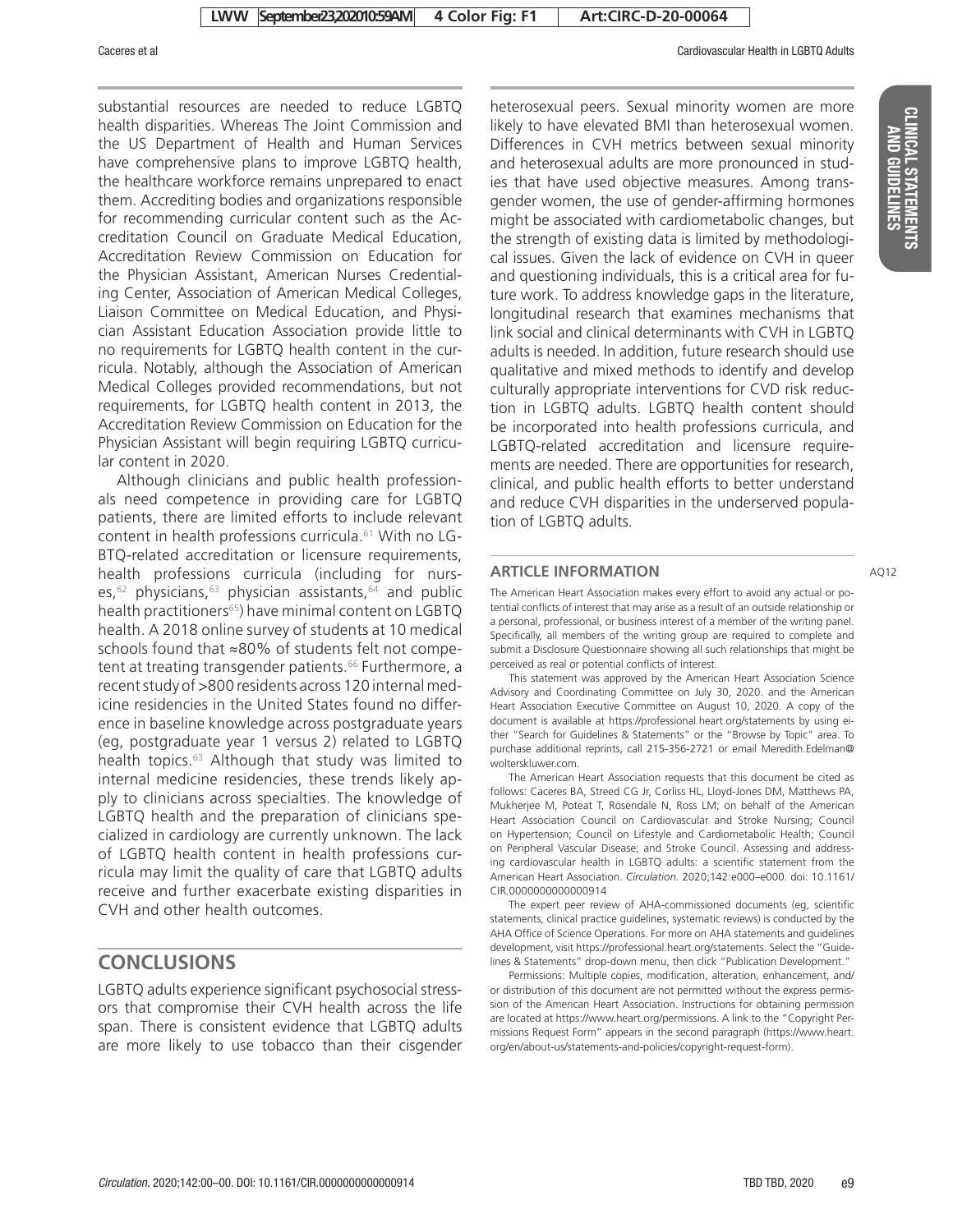#### **Writing Group Disclosures**

| <b>Disclosures</b><br><b>Writing Group Disclosures</b> |                                                                                                      |                                                                 |                                            |                                                                                 |                                 |                       |                                                |              |  |  |
|--------------------------------------------------------|------------------------------------------------------------------------------------------------------|-----------------------------------------------------------------|--------------------------------------------|---------------------------------------------------------------------------------|---------------------------------|-----------------------|------------------------------------------------|--------------|--|--|
| <b>Writing Group</b><br><b>Member</b>                  | <b>Employment</b>                                                                                    | <b>Research Grant</b>                                           | Other<br><b>Research</b><br><b>Support</b> | Speakers'<br>Bureau/<br><b>Honoraria</b>                                        | <b>Expert</b><br><b>Witness</b> | Ownership<br>Interest | Consultant/<br><b>Advisory</b><br><b>Board</b> | <b>Other</b> |  |  |
| Billy A. Caceres                                       | Columbia University<br>School of Nursing                                                             | None                                                            | None                                       | None                                                                            | None                            | None                  | None                                           | None         |  |  |
| Carl G. Streed Jr.                                     | <b>Boston University</b><br>School of Medicine.<br>Center for<br>Transgender Medicine<br>and Surgery | American Heart<br>Association (career<br>development<br>award)t | None                                       | None                                                                            | None                            | None                  | None                                           | None         |  |  |
| Heather L. Corliss                                     | San Diego State<br>University                                                                        | None                                                            | None                                       | None                                                                            | None                            | None                  | None                                           | None         |  |  |
| Donald M. Lloyd-<br>Jones                              | Northwestern<br>University, Feinberg<br>School of Medicine                                           | None                                                            | None                                       | None                                                                            | None                            | None                  | None                                           | None         |  |  |
| Phoenix A.<br>Matthews                                 | University of Illinois,<br>Chicago                                                                   | None                                                            | None                                       | None                                                                            | None                            | None                  | None                                           | None         |  |  |
| Monica<br>Mukherjee                                    | Johns Hopkins<br>University School of<br>Medicine                                                    | None                                                            | None                                       | None                                                                            | None                            | None                  | None                                           | None         |  |  |
| Tonia Poteat                                           | University of North<br>Carolina, Chapel Hill                                                         | None                                                            | None                                       | None                                                                            | None                            | None                  | None                                           | None         |  |  |
| Nicole Rosendale                                       | University of<br>California, San<br>Francisco                                                        | None                                                            | None                                       | American<br>Academy of<br>Neurology Annual<br>Meeting (speaking<br>honorarium)* | None                            | None                  | None                                           | None         |  |  |
| Leanna M. Ross                                         | Duke University School<br>of Medicine, Duke<br>Molecular Physiology<br>Institute                     | None                                                            | None                                       | None                                                                            | None                            | None                  | None                                           | None         |  |  |

This table represents the relationships of writing group members that may be perceived as actual or reasonably perceived conflicts of interest as reported on the Disclosure Questionnaire, which all members of the writing group are required to complete and submit. A relationship is considered to be "significant" if (a) the person receives \$10 000 or more during any 12-month period, or 5% or more of the person's gross income; or (b) the person owns 5% or more of the voting stock or share of the entity, or owns \$10 000 or more of the fair market value of the entity. A relationship is considered to be "modest" if it is less than "significant" under the preceding definition.

\*Modest.

†Significant.

#### **Reviewer Disclosures**

| <b>Reviewer</b>    | <b>Employment</b>                  | Research<br>Grant | Other<br><b>Research</b><br><b>Support</b> | Speakers'<br>Bureau/<br><b>Honoraria</b> | <b>Expert</b><br><b>Witness</b> | Ownership<br><b>Interest</b> | Consultant/<br><b>Advisory</b><br><b>Board</b> | Other |
|--------------------|------------------------------------|-------------------|--------------------------------------------|------------------------------------------|---------------------------------|------------------------------|------------------------------------------------|-------|
| Elizabeth Brondolo | St. John's University              | None              | None                                       | None                                     | None                            | None                         | None                                           | None  |
| Madeline Deutsch   | <b>UCSE</b>                        | None              | None                                       | None                                     | None                            | None                         | None                                           | None  |
| Scott E. Moore     | Case Western<br>Reserve University | None              | None                                       | None                                     | None                            | None                         | None                                           | None  |
| S. Raguel Ramos    | New York University                | None              | None                                       | None                                     | None                            | None                         | None                                           | None  |

This table represents the relationships of reviewers that may be perceived as actual or reasonably perceived conflicts of interest as reported on the Disclosure Questionnaire, which all reviewers are required to complete and submit. A relationship is considered to be "significant" if (a) the person receives \$10 000 or more during any 12-month period, or 5% or more of the person's gross income; or (b) the person owns 5% or more of the voting stock or share of the entity, or owns \$10 000 or more of the fair market value of the entity. A relationship is considered to be "modest" if it is less than "significant" under the preceding definition.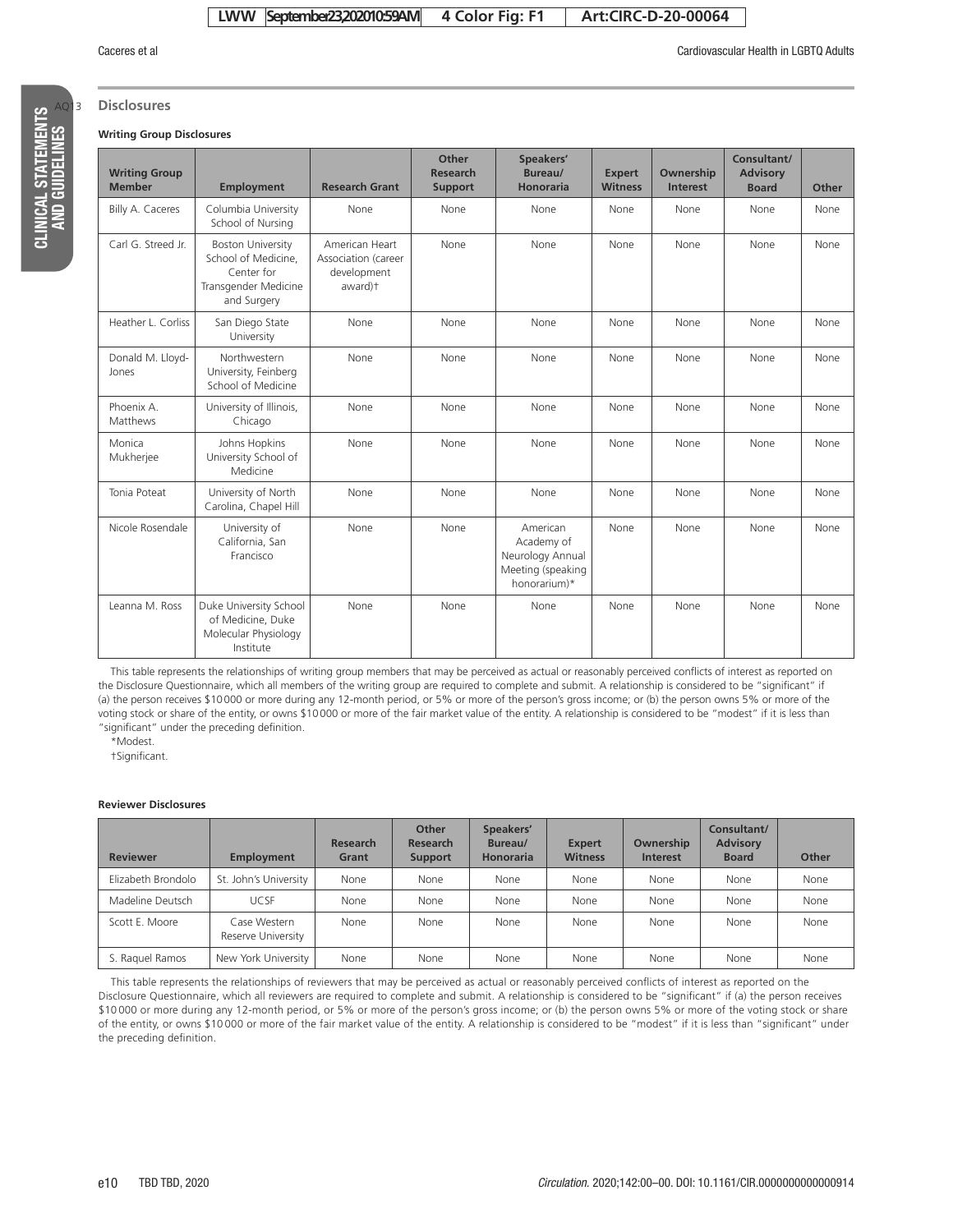#### **REFERENCES**

- 1. Newport F. In U.S., estimate of LGBT population rises to 4.5%. Gallup. 2018. https://news.gallup.com/poll/234863/estimate-lgbt-populationrises.aspx. Accessed April 15, 2020.
- 2. Institute of Medicine. *The Health of Lesbian, Gay, Bisexual, and Transgender People: Building a Foundation for Better Understanding*. Washington, DC: National Academies Press; 2011.
- 3. Havranek EP, Mujahid MS, Barr DA, Blair IV, Cohen MS, Cruz-Flores S, Davey-Smith G, Dennison-Himmelfarb CR, Lauer MS, Lockwood DW, et al; on behalf of the American Heart Association Council on Quality of Care and Outcomes Research, Council on Epidemiology and Prevention, Council on Cardiovascular and Stroke Nursing, Council on Lifestyle and Cardiometabolic Health, and Stroke Council. Social determinants of risk and outcomes for cardiovascular disease: a scientific statement from the American Heart Association. *Circulation.* 2015;132:873–898. doi: 10.1161/CIR.0000000000000228
- 4. Caceres BA, Brody A, Luscombe RE, Primiano JE, Marusca P, Sitts EM, Chyun D. A systematic review of cardiovascular disease in sexual minorities. *Am J Public Health.* 2017;107:e13–e21. doi: 10.2105/AJPH.2016.303630
- 5. Streed CG Jr, Harfouch O, Marvel F, Blumenthal RS, Martin SS, Mukherjee M. Cardiovascular disease among transgender adults receiving hormone therapy: a narrative review. *Ann Intern Med.* 2017;167:256– 267. doi: 10.7326/M17-0577
- 6. Coulter RWS, Kenst KS, Bowen DJ. Research funded by the National Institutes of Health on the health of lesbian, gay, bisexual, and transgender populations. *Am J Public Health*. 2014;104:105–112. doi:10.2105/AJPH.2013.301501
- 7. Hoffman L, Delahanty J, Johnson SE, Zhao X. Sexual and gender minority cigarette smoking disparities: an analysis of 2016 Behavioral Risk Factor Surveillance System data. *Prev Med*. 2018;113:109–115. doi:10.1016/j.ypmed.2018.05.014
- 8. Caceres BA, Brody AA, Halkitis PN, Dorsen C, Yu G, Chyun DA. Cardiovascular disease risk in sexual minority women (18–59 years old): findings from the National Health and Nutrition Examination Survey (2001–2012). *Women's Health Issues*. 2018;28:333–341. doi:10.1016/j.whi.2018.03.004
- 9. Caceres BA, Makarem N, Hickey KT, Hughes TL. Cardiovascular disease disparities in sexual minority adults: an examination of the Behavioral Risk Factor Surveillance System (2014–2016). *Am J Heal Promot*. 2019;33:576–585. doi:10.1177/0890117118810246
- 10. Azagba S, Latham K, Shan L. Cigarette, smokeless tobacco, and alcohol use among transgender adults in the United States. *Int J Drug Policy.* 2019;73:163–169. doi: 10.1016/j.drugpo.2019.07.024
- 11. Liu H, Chen IC, Wilkinson L, Pearson J, Zhang Y. Sexual orientation and diabetes during the transition to adulthood. *LGBT Health.* 2019;6:227–234. doi: 10.1089/lgbt.2018.0153
- 12. Alzahrani T, Nguyen T, Ryan A, Dwairy A, McCaffrey J, Yunus R, Forgione J, Krepp J, Nagy C, Mazhari R, et al. Cardiovascular disease risk factors and myocardial infarction in the transgender population. *Circ Cardiovasc Qual Outcomes.* 2019;12:e005597. doi: 10.1161/CIRCOUTCOMES.119.005597
- 13. Caceres BA, Brody AA, Halkitis PN, Dorsen C, Yu G, Chyun DA. Sexual orientation differences in modifiable risk factors for cardiovascular disease and cardiovascular disease diagnoses in men. *LGBT Health.* 2018;5:284– 294. doi: 10.1089/lgbt.2017.0220
- 14. Caceres BA, Ancheta AJ, Dorsen C, Newlin-Lew K, Edmondson D, Hughes TL. A population-based study of the intersection of sexual identity and race/ethnicity on physiological risk factors for CVD among U.S. adults (ages 18–59) [published online March 11, 2020]. *Ethn Health*. doi: 10.1080/13557858.2020.1740174. https://www.tandfonline.com/doi/full/10.1080/13557858.2020.1740174.
- 15. Katz-Wise SL, Blood EA, Milliren CE, Calzo JP, Richmond TK, Gooding HC, Austin SB. Sexual orientation disparities in BMI among U.S. adolescents and young adults in three race/ethnicity groups. *J Obes.* 2014;2014:537242. doi: 10.1155/2014/537242
- 16. Lloyd-Jones DM, Hong Y, Labarthe D, Mozaffarian D, Appel LJ, Van Horn L, Greenlund K, Daniels S, Nichol G, Tomaselli GF, et al. Defining and setting national goals for cardiovascular health promotion and disease reduction: the American Heart Association's strategic Impact Goal through 2020 and beyond. *Circulation*. 2010;121:586–613. doi:10.1161/CIRCULATIONAHA.109.192703
- 17. Brooks VR. *Minority Stress and Lesbian Women*. Lanham, MD: Lexington Books; 1981.
- 18. Meyer IH. Prejudice, social stress, and mental health in lesbian, gay, and bisexual populations: conceptual issues and research evidence. *Psychol Bull.* 2003;129:674–697. doi: 10.1037/0033-2909.129.5.674
- 19. McLeroy KR, Bibeau D, Steckler A, Glanz K. An ecological perspective on health promotion programs. *Health Educ Q.* 1988;15:351–377. doi: 10.1177/109019818801500401
- 20. Testa RJ, Habarth J, Peta J, Balsam K, Bockting W. Development of the gender minority stress and resilience measure. *Psychol Sex Orientat Gend Divers*. 2015;2:65–77. doi:10.1037/sgd0000081
- 21. McCabe SE, Hughes TL, Matthews AK, Lee JGL, West BT, Boyd CJ, Arslanian-Engoren C. Sexual orientation discrimination and tobacco use disparities in the United States. *Nicotine Tob Res.* 2019;21:523–531. doi: 10.1093/ntr/ntx283
- 22. Klein A, Golub SA. Family rejection as a predictor of suicide attempts and substance misuse among transgender and gender nonconforming adults. *LGBT Health.* 2016;3:193–199. doi: 10.1089/lgbt.2015.0111
- 23. Caceres BA, Markovic N, Edmondson D, Hughes TL. Sexual identity, adverse life experiences, and cardiovascular health in women. *J Cardiovasc Nurs.* 2019;34:380–389. doi: 10.1097/JCN.0000000000000588
- 24. Caceres BA, Veldhuis CB, Hickey KT, Hughes TL. Lifetime trauma and cardiometabolic risk in sexual minority women. *J Womens Health (Larchmt).* 2019;28:1200–1217. doi: 10.1089/jwh.2018.7381
- 25. Movement Advancement Project. *LGBT Policy Spotlight: Public Accommodations Nondiscrimination Laws*. 2018. http://www.lgbtmap.org/file/ Spotlight-Public-Accommodations-FINAL.pdf. Accessed April 15, 2020.
- 26. Major B, Dovidio JF, Link BG, Calabrese SK. Stigma and its implications for health: introduction and overview. In: Major B, Dovidio JF, Link BG, eds. 1st ed. Oxford, UK: Oxford University Press; 2017:3–28. doi:10.1093/oxfordhb/9780190243470.001.0001
- 27. Panza GA, Puhl RM, Taylor BA, Zaleski AL, Livingston J, Pescatello LS. Links between discrimination and cardiovascular health among socially stigmatized groups: a systematic review. *PLoS One.* 2019;14:e0217623. doi: 10.1371/journal.pone.0217623
- 28. Lewis TT, Williams DR, Tamene M, Clark CR. Self-reported experiences of discrimination and cardiovascular disease. *Curr Cardiovasc Risk Rep.* 2014;8:365. doi: 10.1007/s12170-013-0365-2
- 29. Balsam KF, Rothblum ED, Beauchaine TP. Victimization over the life span: a comparison of lesbian, gay, bisexual, and heterosexual siblings. *J Consult Clin Psychol.* 2005;73:477–487. doi: 10.1037/0022-006X.73.3.477
- 30. Brown TNT, Herman JL. Intimate partner violence and sexual abuse among LGBTQ people. 2015. https://williamsinstitute.law.ucla.edu/publications/ ipv-sex-abuse-lgbt-people/. Accessed August 28, 2020.
- Badgett, M.V L, Choi SK, Wilson BDM. LGBT poverty in the United States: a study of differences between sexual orientation and gender identity groups. October 2019. https://williamsinstitute.law.ucla. edu/wp-content/uploads/National-LGBT-Poverty-Oct-2019.pdf?utm\_ campaign=hsric&utm\_medium=email&utm\_source=govdelivery. Accessed August 28, 2020. AQ15
- 32. Centers for Disease Control and Prevention. HIV and gay and bisexual men. 2019. https://www.cdc.gov/hiv/group/msm/index.html. Accessed April 15, 2020.
- 33. Feinstein MJ, Hsue PY, Benjamin LA, Bloomfield GS, Currier JS, Freiberg MS, Grinspoon SK, Levin J, Longenecker CT, Post WS; on behalf of the American Heart Association Prevention Science Committee of the Council on Epidemiology and Prevention and Council on Cardiovascular and Stroke Nursing; Council on Clinical Cardiology; and Stroke Council. Characteristics, prevention, and management of cardiovascular disease in people living with HIV: a scientific statement from the American Heart Association. *Circulation*. 2019;140:e98–e124. doi: 10.1161/CIR.0000000000000695
- 34. Defreyne J, Van de Bruaene LDL, Rietzschel E, Van Schuylenbergh J, T'Sjoen GGR. Effects of gender-affirming hormones on lipid, metabolic, and cardiac surrogate blood markers in transgender persons. *Clin Chem.* 2019;65:119–134. doi: 10.1373/clinchem.2018.288241
- 35. Connelly PJ, Marie Freel E, Perry C, Ewan J, Touyz RM, Currie G, Delles C. Gender-affirming hormone therapy, vascular health and cardiovascular disease in transgender adults. *Hypertension.* 2019;74:1266–1274. doi: 10.1161/HYPERTENSIONAHA.119.13080
- 36. Maraka S, Singh Ospina N, Rodriguez-Gutierrez R, Davidge-Pitts CJ, Nippoldt TB, Prokop LJ, Murad MH. Sex steroids and cardiovascular outcomes in transgender individuals: a systematic review and meta-analysis. *J Clin Endocrinol Metab.* 2017;102:3914–3923. doi: 10.1210/jc.2017-01643
- 37. Herrick SSC, Duncan LR. A systematic scoping review of engagement in physical activity among LGBTQ+ adults. *J Phys Act Health.* 2018;15:226– 232. doi: 10.1123/jpah.2017-0292
- 38. VanKim NA, Austin SB, Jun HJ, Corliss HL. Physical activity and sedentary behaviors among lesbian, bisexual, and heterosexual women:

**CLINICAL STATEMENTS AND GUIDELINES**

**CLINICAL STATEMENTS**<br>And Guidelines